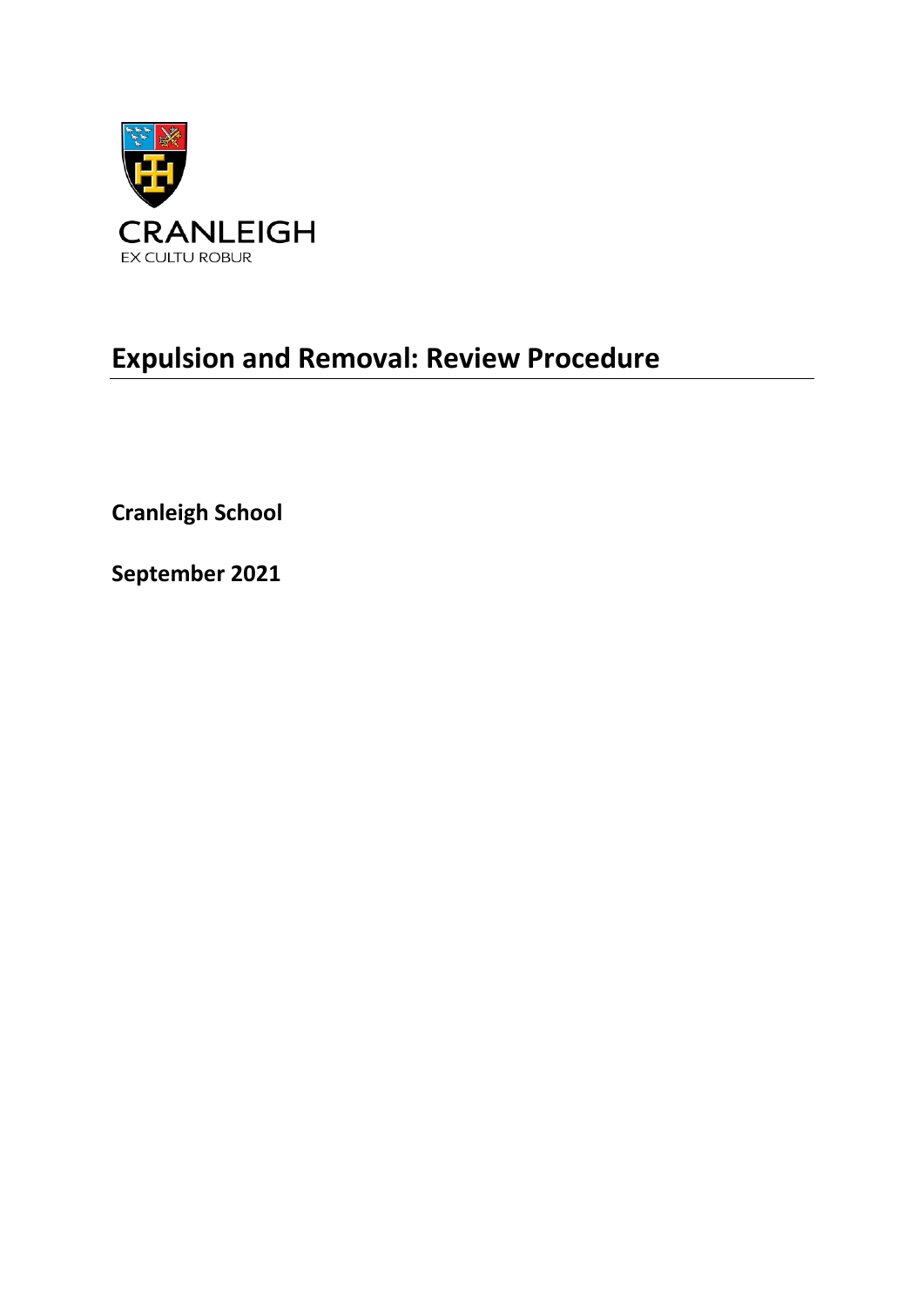# **Contents**

| $\mathbf{1}$            |  |
|-------------------------|--|
|                         |  |
| $\overline{\mathbf{3}}$ |  |
| 4                       |  |
|                         |  |
| 6                       |  |
|                         |  |
| 8                       |  |
| 9                       |  |
| 10                      |  |
|                         |  |

# Appendix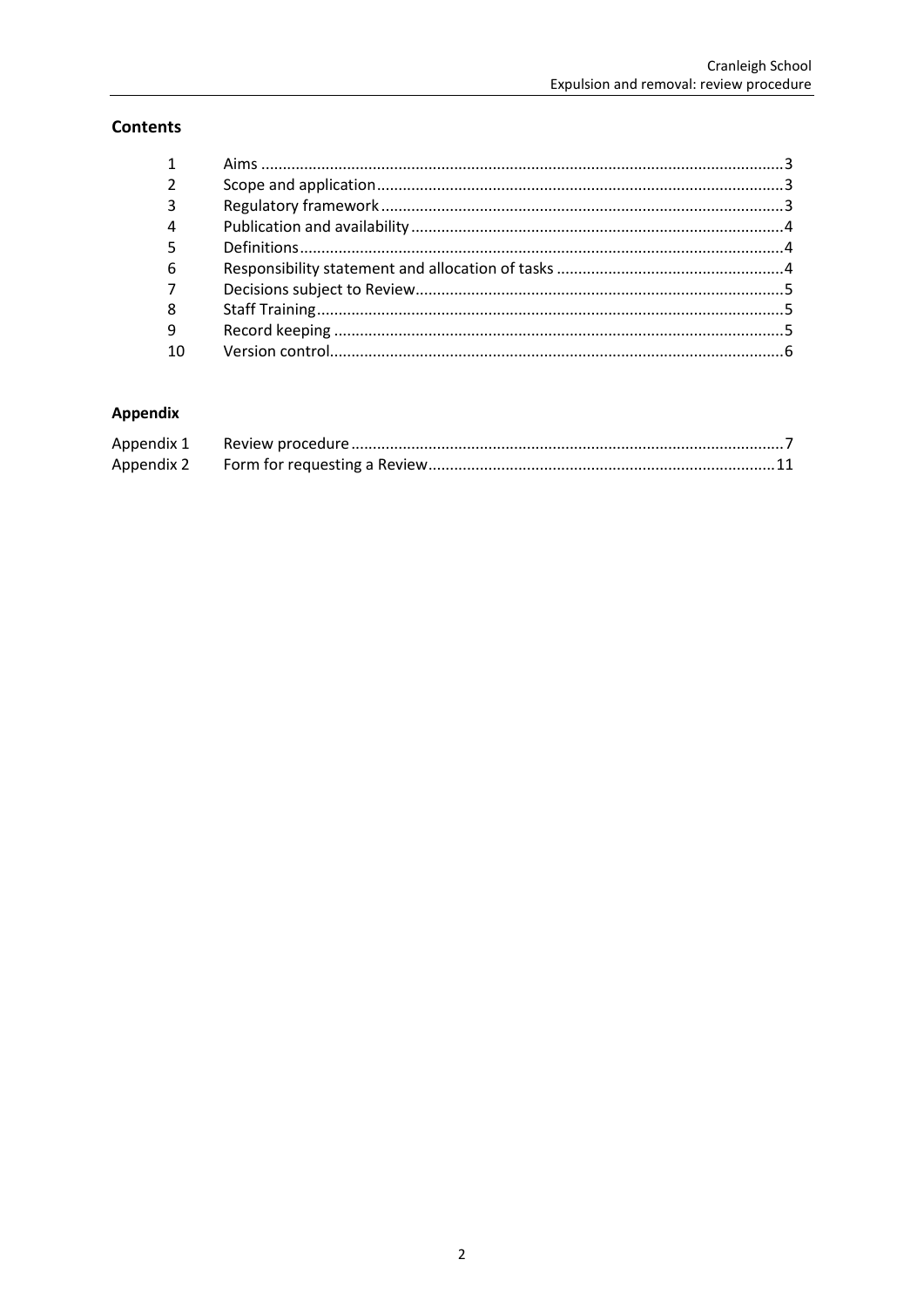# <span id="page-2-0"></span>1 **Aims**

- 1.1 This is the expulsion and removal: review procedure of Cranleigh School (**School**).
- 1.2 The aims of this policy are as follows:
	- 1.2.1 to support the School Conventions, rules and policies on behaviour and discipline;
	- 1.2.2 to ensure procedural fairness and natural justice;
	- 1.2.3 to promote co-operation between the School and Parents when it may be necessary for the School to require a pupil to leave earlier than expected; and
	- 1.2.4 to help to create a culture of safety, equality and protection.

## <span id="page-2-1"></span>2 **Scope and application**

- 2.1 This policy applies to the whole School.
- 2.2 The policy applies to all pupils at the School but does not cover cases when a pupil has to leave because of ill-health, non-payment of fees, or withdrawal by his/her Parents.

## <span id="page-2-2"></span>3 **Regulatory framework**

- 3.1 This policy has been prepared to meet the School's responsibilities under:
	- 3.1.1 Education (Independent School Standards) Regulations 2014;
	- 3.1.2 *Boarding schools: national minimum standards* (Department for Education (**DfE**), April 2015);
	- 3.1.3 Education and Skills Act 2008;
	- 3.1.4 Children Act 1989;
	- 3.1.5 Childcare Act 2006;
	- 3.1.6 Data Protection Act 2018 and General Data Protection Regulation (GDPR); and
	- 3.1.7 Equality Act 2010.
- 3.2 The following School policies, procedures and resource materials are relevant to this policy:
	- 3.2.1 parent contract;
	- 3.2.2 behaviour and discipline policy;
	- 3.2.3 acceptable use policy;
	- 3.2.4 anti-bullying policy;
	- 3.2.5 policy on smoking, alcohol, and misuse of drugs and substances policy;
	- 3.2.6 safeguarding and child protection policy and procedures;
	- 3.2.7 disability policy;
	- 3.2.8 School Conventions.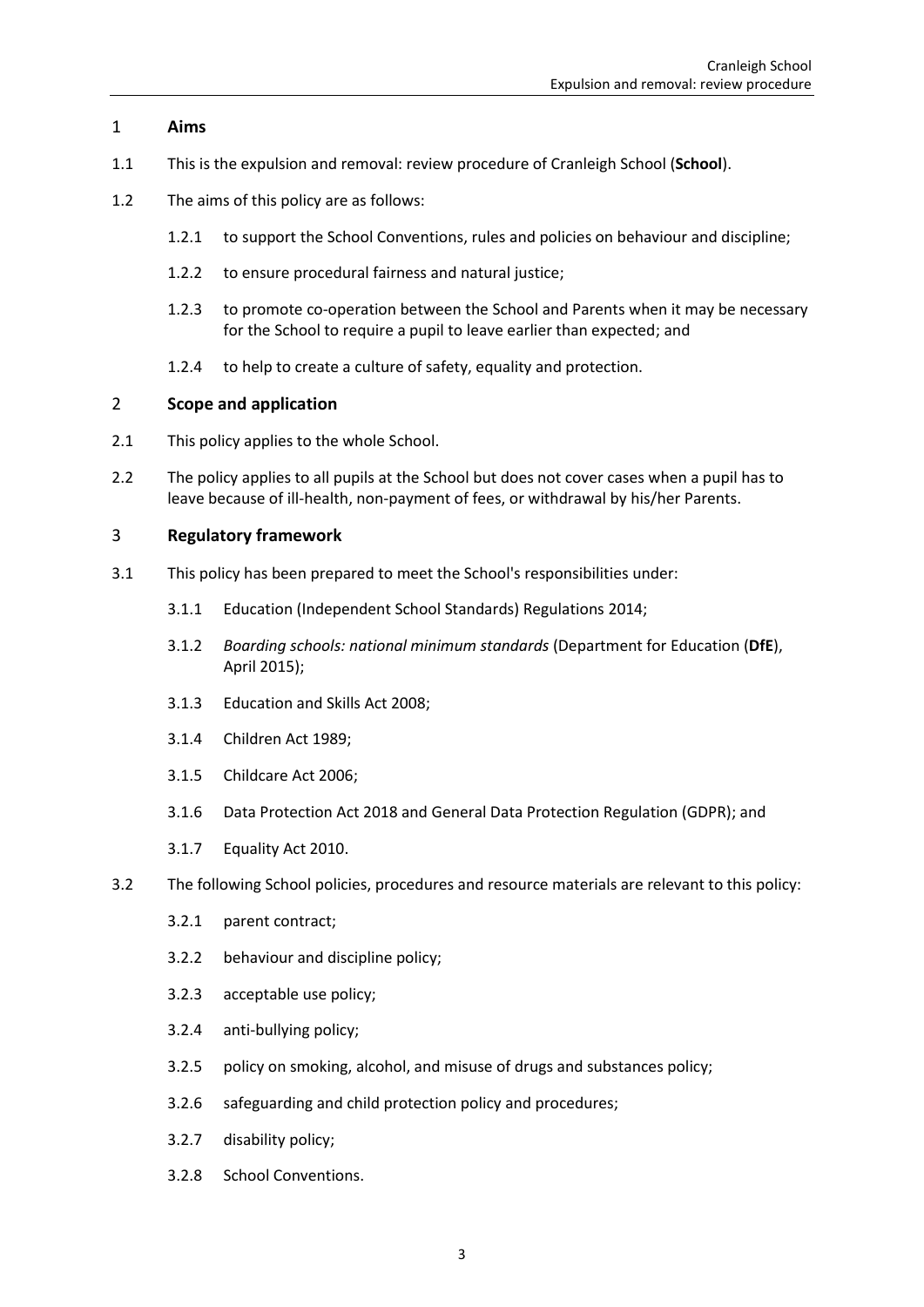# <span id="page-3-0"></span>4 **Publication and availability**

- 4.1 This policy is published on the School website.
- 4.2 A hard copy of the policy is available for inspection from The Headmaster's Office during the School day.
- 4.3 This policy can be made available in large print or other accessible format if required.

## <span id="page-3-1"></span>5 **Definitions**

- 5.1 Where the following words or phrases are used in this policy:
	- 5.1.1 References to the **Proprietor** are references to the Board of Governors.
	- 5.1.2 References to **working days** mean Monday to Friday, when the School is open during term time. The dates of terms are published on the School's website. In the event that the application of this definition is likely to introduce excessive delays, due to intervening School holidays, the School's approach is to take sensible and reasonable steps so as to minimise any hardship or unfairness arising from such delays.
	- 5.1.3 References to the **Head** may include deputies or other decision maker.
	- 5.1.4 A **Parent** in this policy is a person with parental responsibility (or their representative) for the child or the child's main carer.
	- 5.1.5 Communications or instructions from one of the Parents shall be deemed by the School to be received from both Parents unless there is evidence of a contrary view. [This requirement does not apply to the giving of notice for the cancellation of a place or the withdrawal of the pupil from the School. The persons required to consent or give notice of cancellation or withdrawal are set out in the parent contract.]
	- 5.1.6 References to a **Review** and/or **Review Hearing** are to the review by the Panel of the Head's decision to exclude or require the removal of a pupil, in accordance with this policy.
	- 5.1.7 References to a **Panel** are to a three-member panel selected by the Chair or Clerk to the Governors to undertake the Review.

# <span id="page-3-2"></span>6 **Responsibility statement and allocation of tasks**

- 6.1 The Proprietor has overall responsibility for all matters which are the subject of this policy.
- 6.2 To ensure the efficient discharge of its responsibilities under this policy, the Proprietor has allocated the following tasks:

| Task                                                                                 | Allocated to                  | When / frequency of review            |
|--------------------------------------------------------------------------------------|-------------------------------|---------------------------------------|
| Keeping the policy up to date<br>and compliant with the law and $ $<br>best practice | <b>Director of Operations</b> | As required, and at least<br>annually |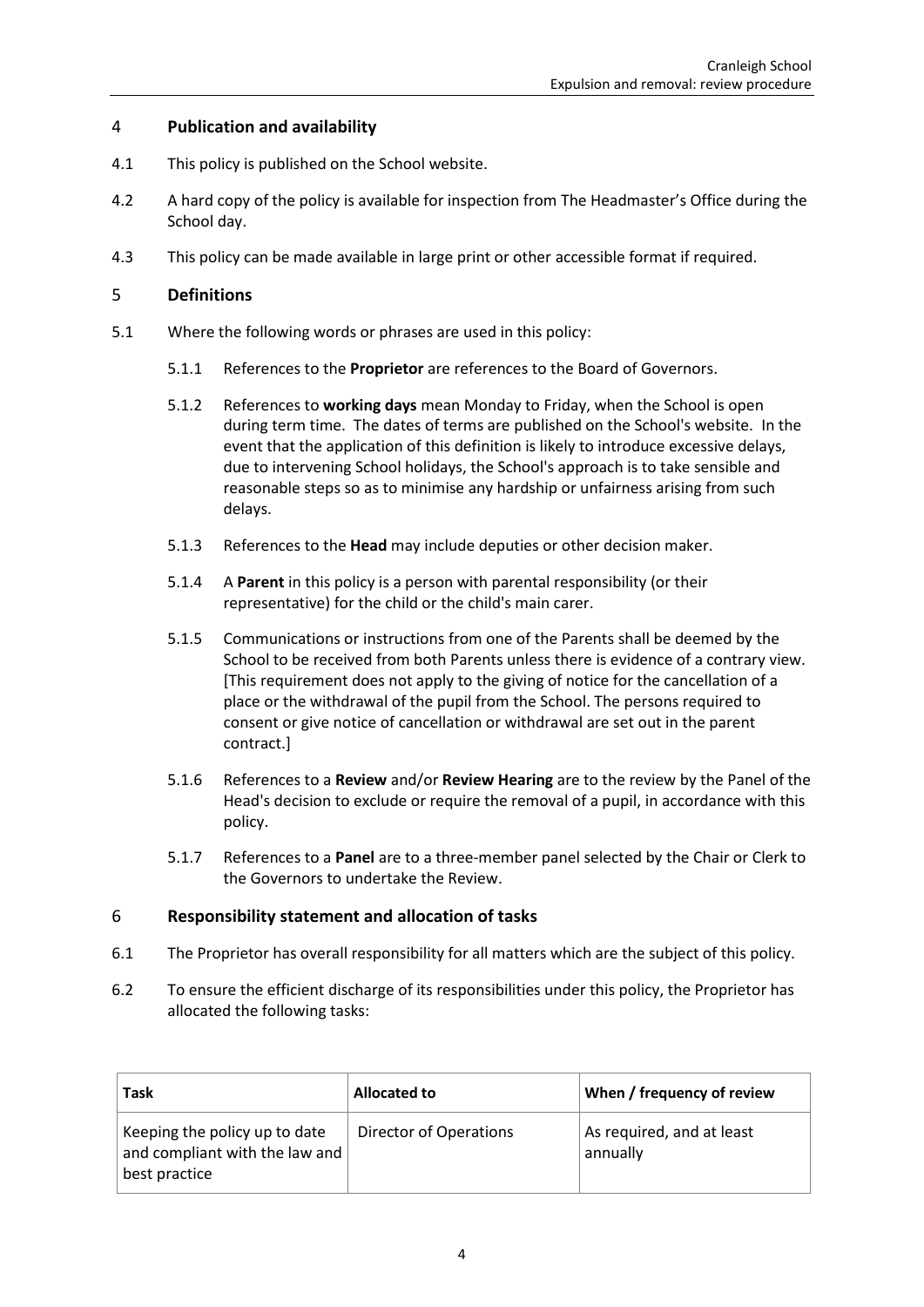| Task                                                                                                                                                  | <b>Allocated to</b> | When / frequency of review            |
|-------------------------------------------------------------------------------------------------------------------------------------------------------|---------------------|---------------------------------------|
| Monitoring the<br>implementation of the policy                                                                                                        | Deputy Head         | As required, and at least<br>annually |
| Maintaining up to date records<br>of all information created in<br>relation to the policy and its<br>implementation as required by<br>the GDPR        | Deputy Head         | As required, and at least<br>annually |
| Seeking input from interested<br>groups (such as pupils, staff,<br>Parents) to consider<br>improvements to the School's<br>processes under the policy | Deputy Head         | As required, and at least<br>annually |
| Formal annual review                                                                                                                                  | Proprietor          | Annually                              |

# <span id="page-4-0"></span>7 **Decisions subject to Review**

- 7.1 If the Head has made a decision to expel or remove a pupil, the pupil or his/her Parents may request a Review of the Head's decision to expel or remove him/her.
- 7.2 Or, where the Head has made a decision to impose the disciplinary sanction of suspension on a pupil for 11 working days or more or where such suspension would prevent a pupil from taking a public examination, the pupil or his / her Parents may request a Review of that decision.
- 7.3 The procedure relating to the Review of these decisions is set out at Appendix 1.

# <span id="page-4-1"></span>8 **Staff Training**

- 8.1 The School ensures that regular guidance and training is arranged on induction and at regular intervals thereafter so that staff and volunteers understand what is expected of them and have the necessary knowledge and skills to carry out their roles.
- 8.2 The level and frequency of training depends on the role of the individual member of staff.
- 8.3 The School maintains records of all staff training.

## <span id="page-4-2"></span>9 **Record keeping**

- 9.1 All records created in accordance with this policy are managed in accordance with the School's policies that apply to the retention and destruction of records.
- 9.2 Administration of major punishments are recorded, with the name of the pupil concerned, the reason for the punishment including relevant dates, and the name of the person administering the punishment. This log is reviewed regularly by the Deputy Head so that patterns in behaviour can be identified and managed appropriately.
- 9.3 The records created in accordance with this policy may contain personal data. The School has a number of privacy notices which explain how the School will use personal data about pupils and parents. The privacy notices are published on the School's website. In addition, staff must ensure that they follow the School's data protection policies and procedures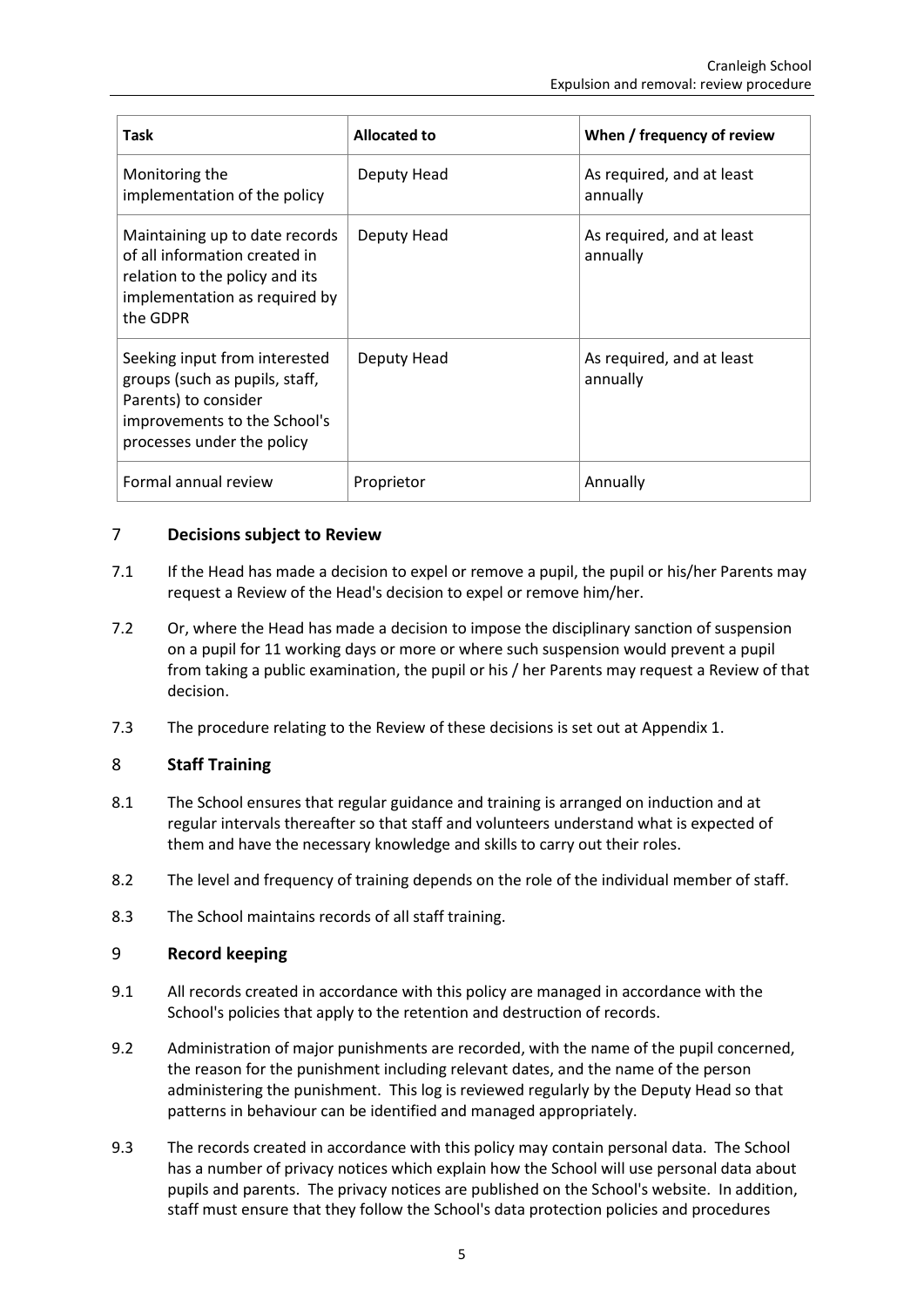when handling personal data created in connection with this policy. This includes the School's data protection policy and information security policy.

# <span id="page-5-0"></span>10 **Version control**

| Date of adoption of this policy     | September 2019                |
|-------------------------------------|-------------------------------|
| Date of last review of this policy  | September 2021                |
| Date for next review of this policy | August 2022                   |
| Policy owner (SMT)                  | <b>Director of Operations</b> |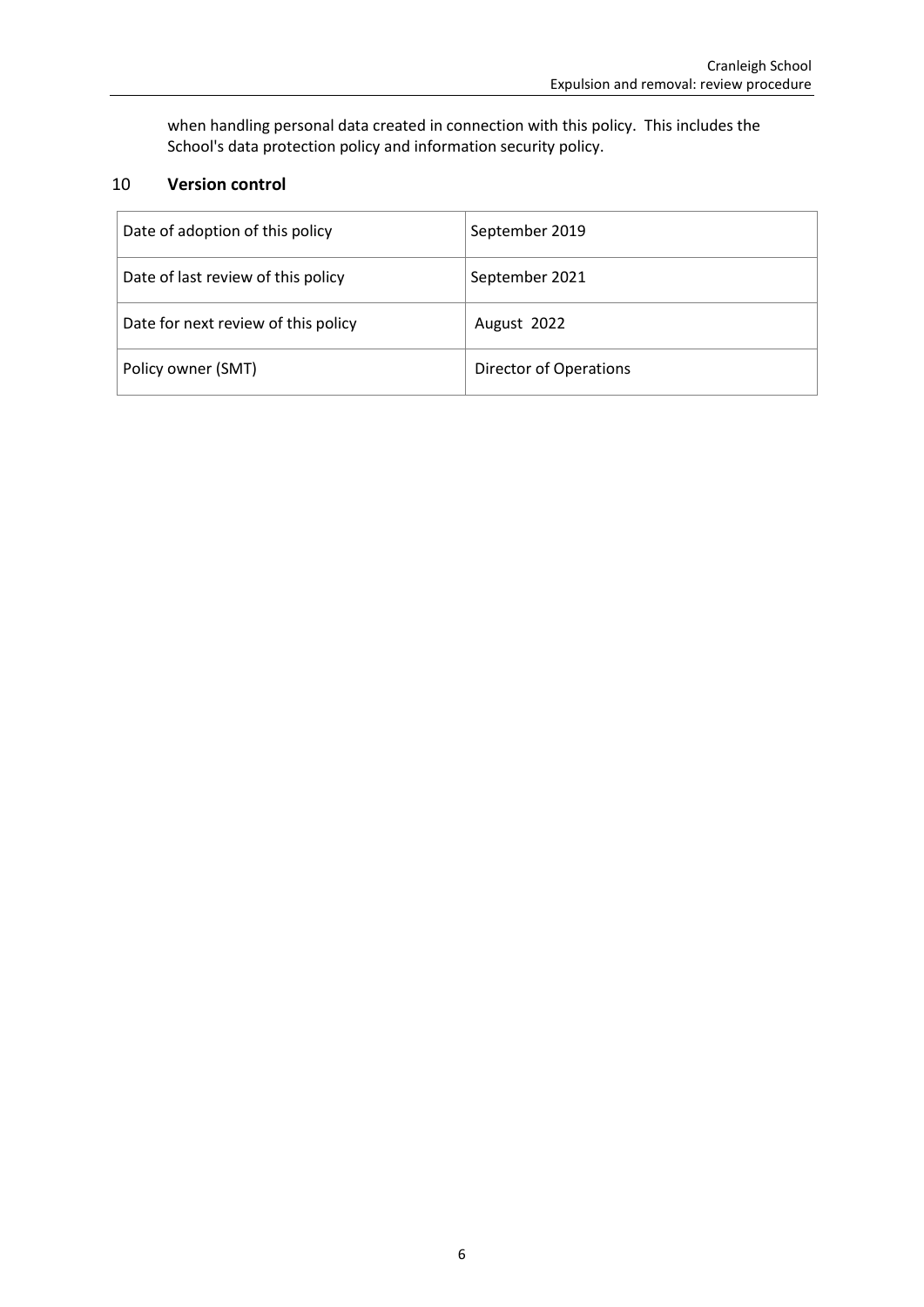# <span id="page-6-0"></span>**Appendix 1 Review procedure**

## 1 **Review**

1.1 A pupil or his/her Parents may request a Review of the Head's decision to expel or remove a pupil, or where a decision has been made to impose the disciplinary sanction of suspension on a pupil for 11 working days or more or where such suspension would prevent a pupil from taking a public examination.

#### 2 **How to request a Review**

- 2.1 A request for a Review should be put in writing to the Clerk to the Governors using the request form at [Appendix 2.](#page-10-0) The request must be made within 5 working days of the date of the Head's letter confirming his/her decision.
- 2.2 The request should include:
	- 2.2.1 a copy of all relevant documents and full contact details;
	- 2.2.2 the grounds on which the Review is sought and the outcome desired;
	- 2.2.3 a list of the documents which the pupil and/or Parents believe to be in the School's possession and wish the Panel to consider; and
	- 2.2.4 whether the pupil and/or Parents propose to attend the Hearing and, if so, to be accompanied.
- 2.3 If assistance with the request is required, for example because of a disability, this should be indicated in the request for a Review.
- 2.4 The Clerk to the Governors will acknowledge the request for a Review in writing within 3 working days of receipt.
- 2.5 Every effort will be made to enable the Review to take place within 15 working days of receipt of the request.

## 3 **Pupil's status pending a Review**

- 3.1 Following a request for a Review, the Pupil will be suspended from School until the review procedure has completed.
- 3.2 While suspended, the Pupil shall remain away from School and shall not have the rights to enter School premises or attend School events without written permission from the Head.

## 4 **Planning the Review**

- 4.1 The Clerk to the Governors will be responsible for arranging the Review which will usually involve a Review Hearing at which the Panel will consider relevant documents and hear from the Head, the Parent(s) and the Pupil.
- 4.2 The Clerk to the Governors will send written notification to each party of the process, date, time and place of the Review Hearing at least 3 working days before the date of the Review.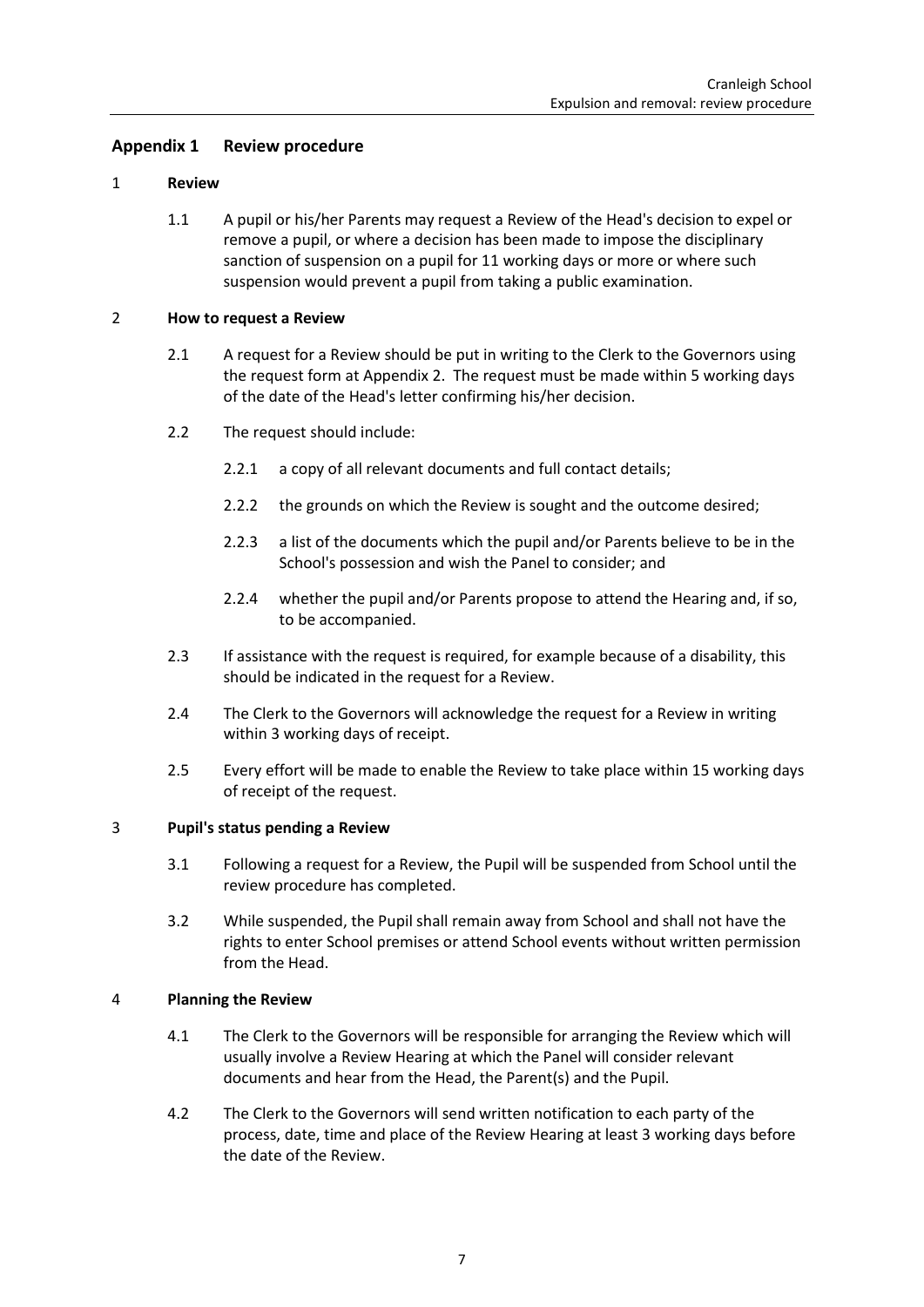- 4.3 Copies of any documents additional to those specified in the request for a Review that the Parents wish the Panel to consider should be sent to the Clerk to the Governors to be received at least 2 working days prior to the Review.
- 4.4 On receipt of new information not previously available to the Head before his/her decision was made, the Clerk to the Governors should contact the Chair of Governors or the Chair of the Review Panel who will decide whether to:
	- 4.4.1 include the new information in the bundle; or
	- 4.4.2 omit the information if not relevant to the grounds for Review; or
	- 4.4.3 make further enquiries of the Parents or the pupil about the information; or
	- 4.4.4 refer the information to the Head for his/her consideration as to whether the decision should be revisited.
- 4.5 The Clerk to the Governors will circulate a copy of the bundle of documents to be considered by the Review Panel to the Panel, the Parent(s) and the Head at least 3 working days prior to the Review Hearing.
- 4.6 The Parents may be accompanied at the Review Hearing, for example by a relative or friend. The Review is an internal procedure, not legal proceedings, and legal representation is unnecessary.
- 4.7 The Parents are required to notify the Clerk to the Governors if they wish to be accompanied. The Parents should note that the Panel will wish to speak to them directly. Anyone accompanying them will not be permitted to act as an advocate or to address the Review Panel unless invited to do so by the Chair of the Panel.
- 4.8 A person will be appointed to take a minute of the Review Hearing.

## 5 **Composition of the Panel**

- 5.1 The Panel will comprise at least 3 individuals who have no detailed prior knowledge of the case and will not include the Chair of Governors. With the exception of the Chair of Governors, Governors not appointed to the Panel will not be provided with information about the case.
- 5.2 The Parents may ask the Clerk to the Governors to inform them who has been appointed to sit on the Panel ahead of the Review Hearing. Fair consideration will be given to any reasonable objection to a particular member of the Panel.

## 6 **Role of the Panel**

- 6.1 The role of the Panel is to consider:
	- 6.1.1 **Whether, on the facts, the decision-making relating to the breach of school policy/ies and sanction imposed followed a fair process**: whether an appropriate procedure was followed allowing the facts of the case to be sufficiently proved and a finding of serious misconduct reached when the decision was taken to expel or remove the pupil. The civil standard of proof, namely, "the balance of probability", will apply. Observance of the School's relevant policies and Conventions will be taken into account, but may not be determinative in this respect.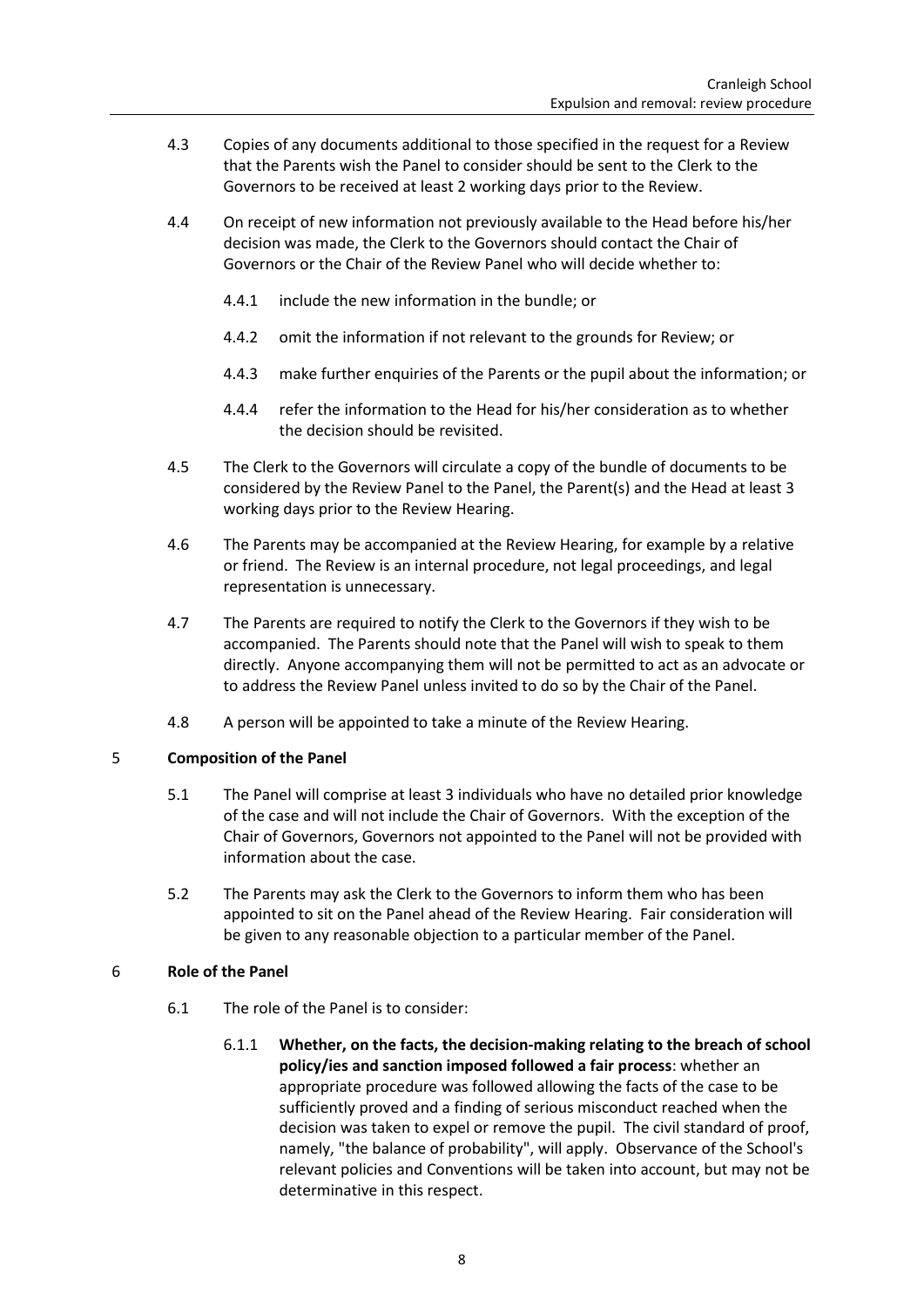- 6.1.2 **Whether the sanction was within the range of reasonable responses**: whether it was within the range of reasonable responses in respect of the breach of discipline or the other events that are found to have occurred and the legitimate aims of the School's policy in that respect.
- 6.2 In addressing the matters above, the Panel will consider the documentation provided by the parties, representations made by the parties and any other factors which the Panel considers to be relevant in order to consider whether the sanction was reasonable.
- 6.3 The Panel will determine whether to uphold the Head's decision or refer the decision back to the Head with recommendations so that he/she may consider the matter further.

# 7 **Review Hearing**

- 7.1 The Review Hearing will be conducted in an informal but fair and unbiased manner.
- 7.2 During the Review Hearing, the parties shall have the opportunity to ask questions and make comments in an appropriate manner. The Review Hearing is not a legal proceeding and the Panel shall be under no obligation to hear oral evidence from witnesses but may do so and/or may take written statements into account.
- 7.3 All statements made at the Review Hearing will be unsworn. The parties will be entitled to write their own notes for reference purposes.
- 7.4 All those present during the Review Hearing are expected to show courtesy, restraint and good manners or, after due warning, the Review Hearing may be adjourned or terminated at the discretion of the Chair of the Panel. Any person who is dissatisfied with any aspect of the way the Review Hearing is being conducted must say so before the proceedings go any further and his/her comment will be minuted.
- 7.5 The Chair of the Panel may, at his/her discretion, adjourn the Review Hearing if he/ she considers it appropriate to do so. This may include an adjournment for additional information to be obtained, or for the parties to take legal advice on a specific issue arising.
- 7.6 A Review Hearing is a private procedure and all those who are concerned in it are required to keep its proceedings confidential, subject to law. The requirement is without prejudice to the parties' right to refer to the Panel's decision in any subsequent legal proceedings.
- 7.7 When the Chair of the Panel is satisfied that sufficient consideration has been given to the documentation provided and any representations made by the parties, he/she will conclude the Review Hearing.

# 8 **Decision**

- 8.1 The Panel's decision and any recommendations will be notified in writing, with reasons, to the Head and the Parents by the Chair of the Panel or the Chair of Governors within 5 working days of the Review Hearing.
- 8.2 If the Head's decision is upheld the decision will be final.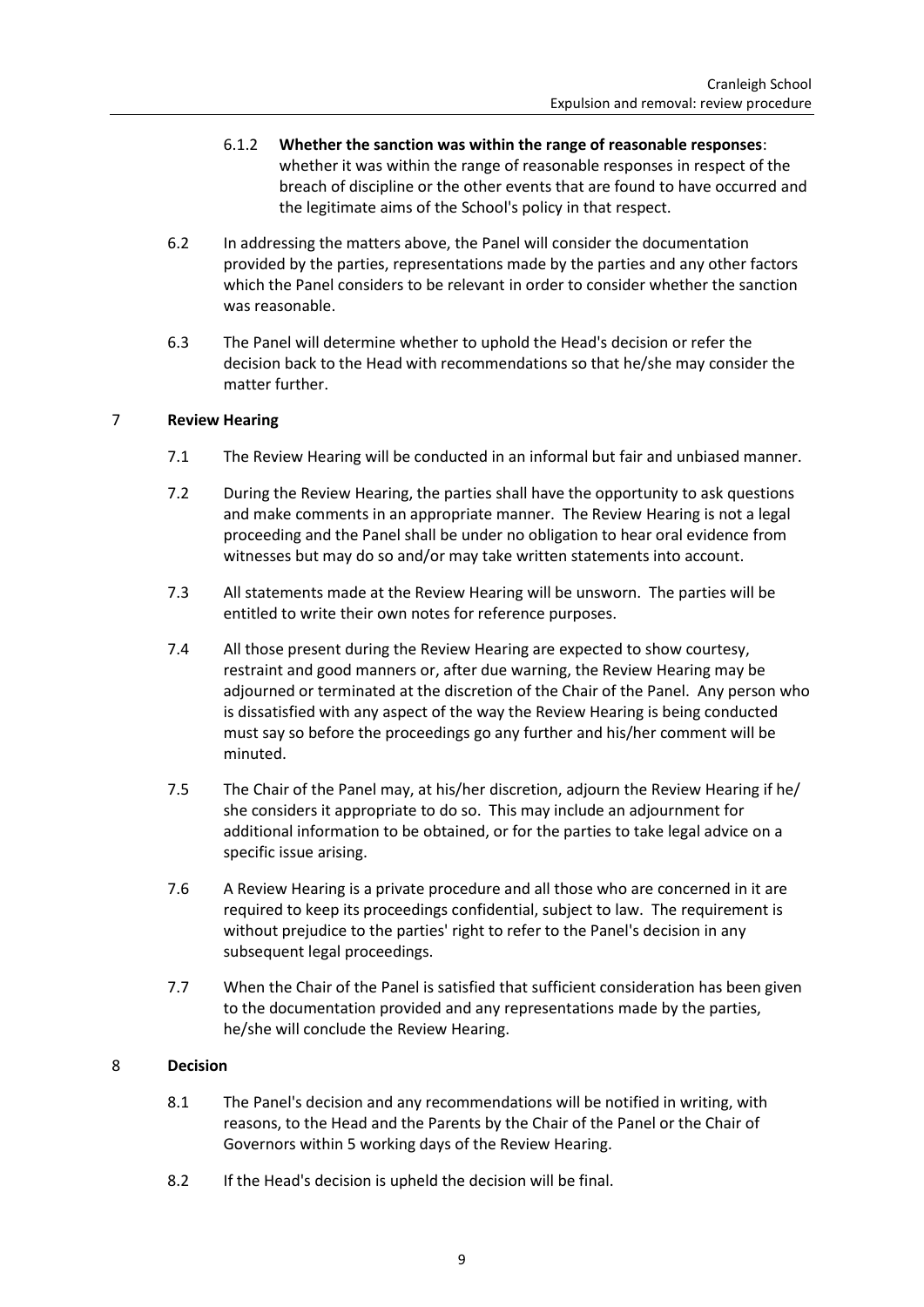- 8.3 If the Head is asked to reconsider his decision, the pupil will remain suspended until this has been done.
- 8.4 The Head will provide his/her response to those recommendations, if appropriate, in writing within 3 working days.
- 8.5 In the absence of a significant procedural irregularity, the Head's decision will then be final.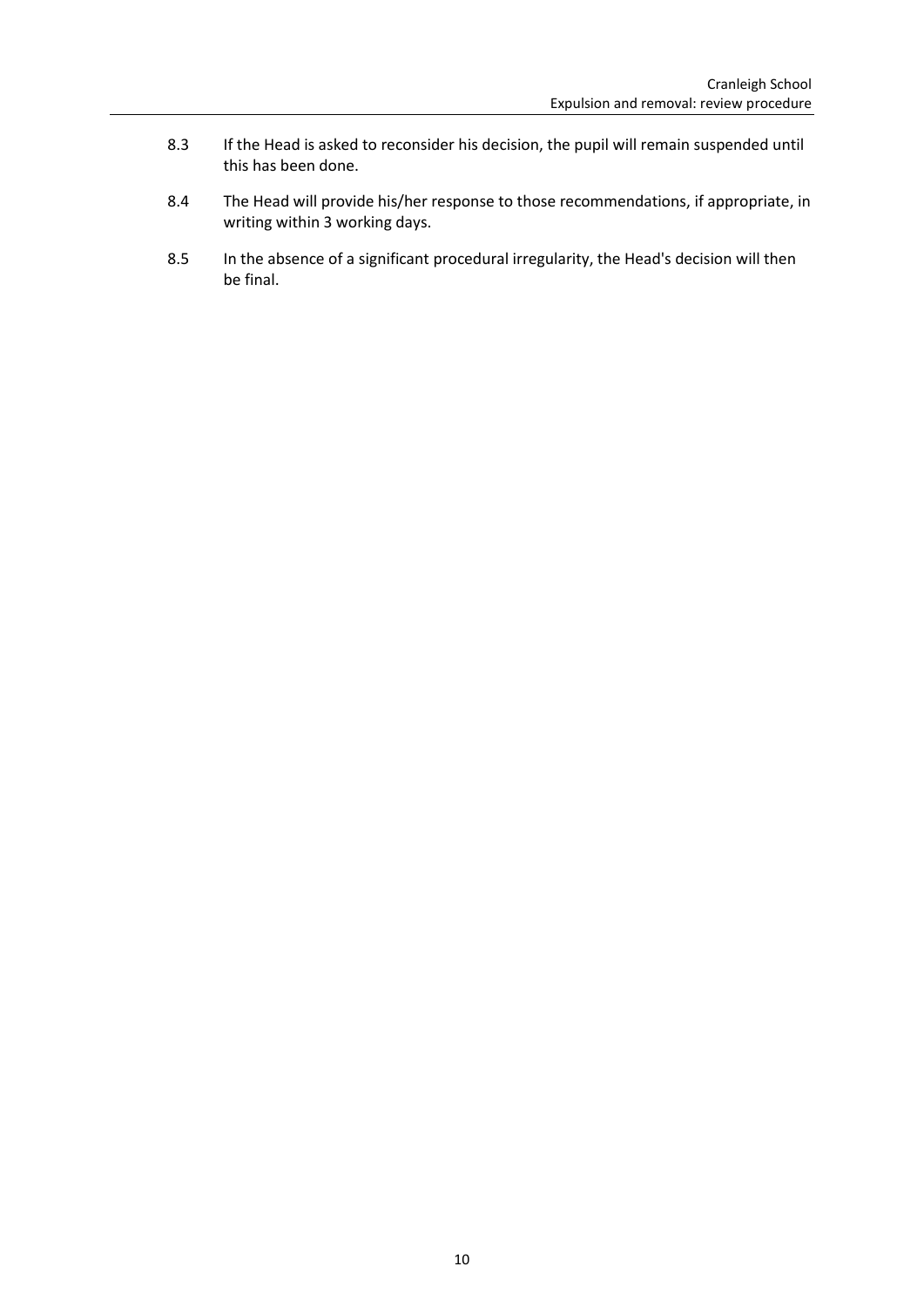# <span id="page-10-0"></span>**Appendix 2 Form for requesting a Review**

To The Clerk to the Governing Body

Subject [name of pupil]

I/we request a Review of the Head's decision to expel or require the removal of the above named pupil. I/we agree that the Review will be carried out in accordance with the School's expulsion and removal: review procedure and I/we agree to abide by the terms of that policy.

I/we confirm that I/we have parental responsibility for the above named pupil and that I/we have consulted the pupil who wishes the Review to be undertaken and any other person with parental responsibility for the pupil.

I/we understand that we may be accompanied at the Review Hearing by a friend or relation.

I/we will inform The Clerk to the Governing Body if I/we have any special needs or disabilities requiring additional facilities or adjustments.

The grounds upon which I/we seek a Review and the outcome which I/we seek are as set out below.

| <b>Grounds for Review</b>                |  |
|------------------------------------------|--|
|                                          |  |
|                                          |  |
|                                          |  |
|                                          |  |
|                                          |  |
|                                          |  |
| <b>Desired outcome</b>                   |  |
|                                          |  |
|                                          |  |
|                                          |  |
|                                          |  |
|                                          |  |
| <b>Details of</b><br>accompanying person |  |